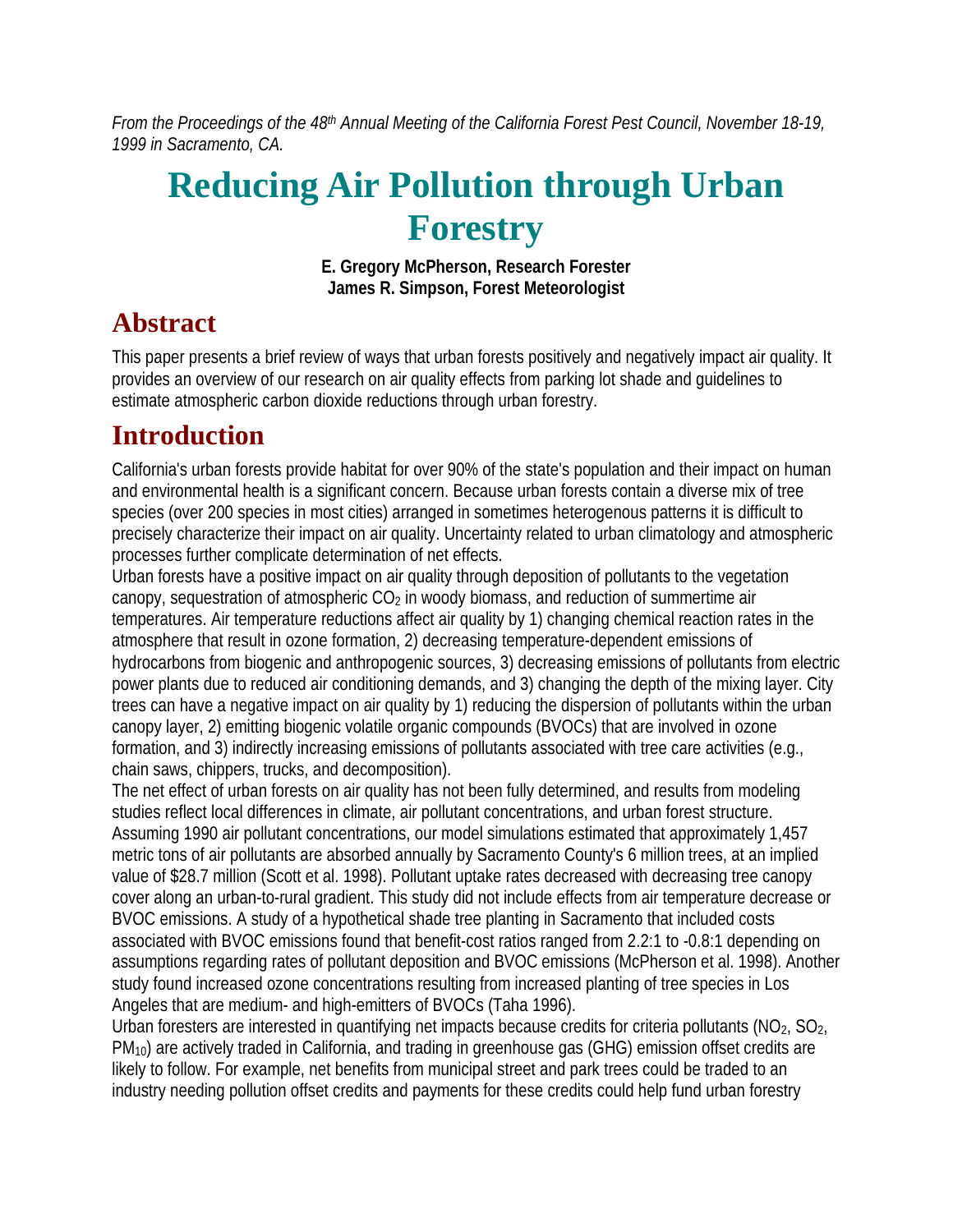management activities. This would allow emitters with expensive reduction options (e.g., industry) to offset their emissions by financing lower cost reductions possible from urban tree programs. The purpose of this paper is to present preliminary results of ongoing research to evaluate the net cost of reducing air pollution through urban forestry. Two areas of study are discussed: tree shade in parking lots and atmospheric  $CO<sub>2</sub>$ reductions.

# **Can Parking Lot Trees Improve Air Quality?**

Ozone is a serious air pollution problem in most large U.S. cities. In the Sacramento County metropolitan area, motor vehicles are a major source of ozone precursors, contributing approximately 59 tons per day (tpd)(68% of total) nitrogen oxides (NO<sub>x</sub>) and 59 tpd (49% of total) anthropogenic hydrocarbon (HC) emissions.

While the bulk of HC emissions are from tailpipe exhaust, approximately 9.7 tpd (16%) are from evaporative emissions that occur during daytime heating of fuel delivery systems of **parked vehicles**. Evaporative emissions, as well as exhaust emissions during the first few minutes of engine operation (primarily NOx), are sensitive to local microclimate.

Many municipalities in California have parking lot shade tree ordinances that require 50% tree canopy over paved areas within 15 years of construction. Although the original impetus for these ordinances was energy conservation and aesthetic amenity, parking lot trees can provide important air quality and stormwater runoff reduction benefits. In the pilot study described here, we posit a relationship between tree cover, parking lot microclimate and vehicle emissions (McPherson et al. 1999, Scott et al. 1999).

# **Experiment Overview**

Microclimate measurements were taken to quantify the moderating influence of tree canopy on parking lot microclimate via shading and evaporative cooling from leaves. These estimates were used to calculate potential temperature-dependent emissions reductions from parked vehicles using the California Air Resources Board MVEI7G model.

#### **Measurements**

Two automated weather stations and instrumented passenger cars were located in unshaded and shaded portions of a parking lot in Davis, CA for a week in August 1997. Air temperature, solar and net radiation, wind speed and direction, and vehicle cabin and fuel tank temperatures were measured. Shaded surface area was approximately 30%, and canopy density was sparse and variable due to leaf drop. *Peak daytime air temperatures at the shaded parking lot averaged 1 to 2°C cooler than the unshaded site.* Temperature differences here are considered conservative due to the relatively sparse tree cover. *Fuel tank temperatures of the shaded car were 2 to 4°C cooler than fuel tank temperatures of the unshaded car.* Larger temperature differences between fuel tanks of shaded and unshaded cars, compared to air temperature differences between shaded and unshaded lots, indicate that direct shading of the vehicle influenced fuel tank temperature (hence HC evaporation rates) as much as, or more than, the aggregate effect of trees on air temperature. *Average vehicle cabin temperature was 26C cooler in the shaded vehicle for the period 1300 to 1600 PST.*

# **Emissions Modeling**

Observed air temperature regimes at the Davis parking lot were used to design "base case" and "treatment" cases for hypothetical changes in parking lot tree canopy. These temperature regimes were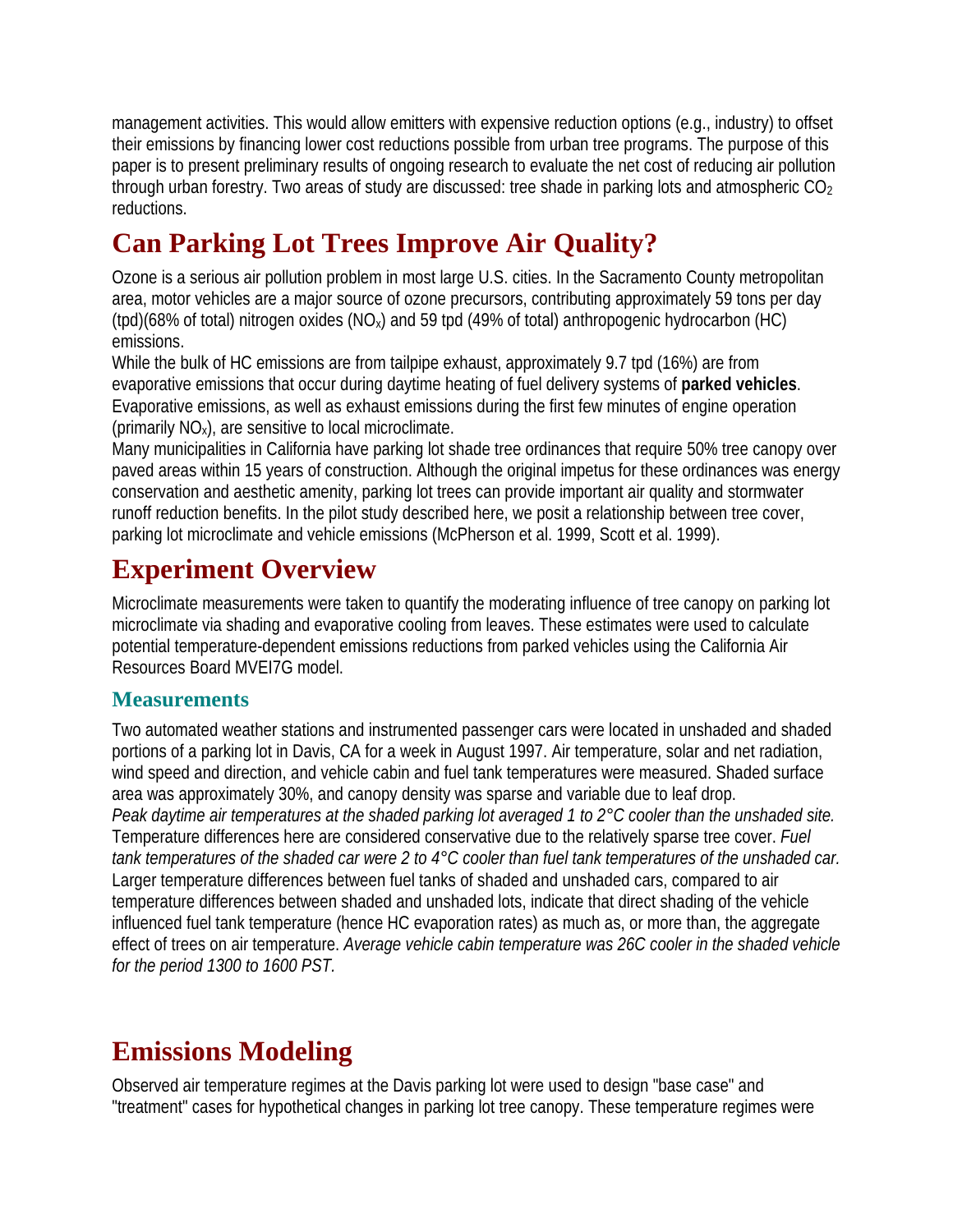used as input to the MVEI7G model to simulate vehicle emissions in Sacramento County. ROG emissions (reactive organic gases) were reduced by 2% (0.85 tpd) for an increase in canopy cover from 8% to 50%.  $NO<sub>x</sub>$  emissions from cooler engine starts were reduced by 0.1 tpd (0.2%).

Though modest, projected ROG reductions were equivalent to projected hydrocarbon emission reductions for existing Sacramento Metropolitan Air Quality Management District control measures for graphic arts, ethylene oxide sterilizers, alternative fuel stations and waste burning (totaling 0.89 tpd). Projected NOx emission reductions were equivalent to reductions projected from the district's light-duty vehicle scrappage program (0.1 tpd).

# **What's Next?**

Parking lots occupy about 30 percent of the land in the core area of our cities. They are often significant sources of heat, water pollutants, and visual blight. Mitigating these pollutant "hot-spots" with tree shade is a Cool Communities strategy. While many jurisdictions have implemented ordinances over the last 15 years that require shading of paved areas by trees, little has been done to assess their effectiveness. Consequently, we have begun research in Sacramento to investigate:

- i. if requirements for parking lot shade are being met,
- ii. how existing parking lot tree shade ordinances can be amended to increase their effectiveness,
- iii. the potential to plant and manage trees and provide stormwater treatment for parking lot runoff as retrofit measures for existing lots, and
- iv. the potential to reduce overall imperviousness associated with parking lots by providing compact car spaces, minimizing stall dimensions, incorporating efficient parking lanes, and using pervious materials in spillover parking areas?

# **Carbon Dioxide Reduction Through Urban Forestry-Guidelines for Professional and Volunteer Tree Planters**

This Forest Service General Technical Report (McPherson and Simpson 1999) is a tool for utilities, urban foresters, arborists, municipalities, consultants, non-profit organizations and others to determine the effects of urban forests on atmospheric carbon dioxide (CO<sub>2</sub>) reductions. It provides information that allows decision-makers to incorporate urban forestry into their efforts to protect our global climate. This information can be used to:

report current or future CO<sub>2</sub> reductions through a standardized accounting process

evaluate the cost-effectiveness of urban forestry programs with other CO<sub>2</sub> reduction measures

compare benefits and costs of alternative urban forestry program designs

produce educational materials that quantify potential CO<sub>2</sub> reduction benefits and provide quidelines on tree selection, placement, planting, and stewardship.

The report's four chapters and appendices provide basic information to calculate CO<sub>2</sub> reductions through urban forestry programs.

### **Chapter 1: Urban Forests and Climate Change**

Chapter 1 presents readers with background information on global climate change and the role of urban forests as one strategy for reducing atmospheric  $CO<sub>2</sub>$  concentrations. The implication of global climate change on communities is described, and our current knowledge regarding urban forestry as a  $CO<sub>2</sub>$ reduction measure is reviewed.